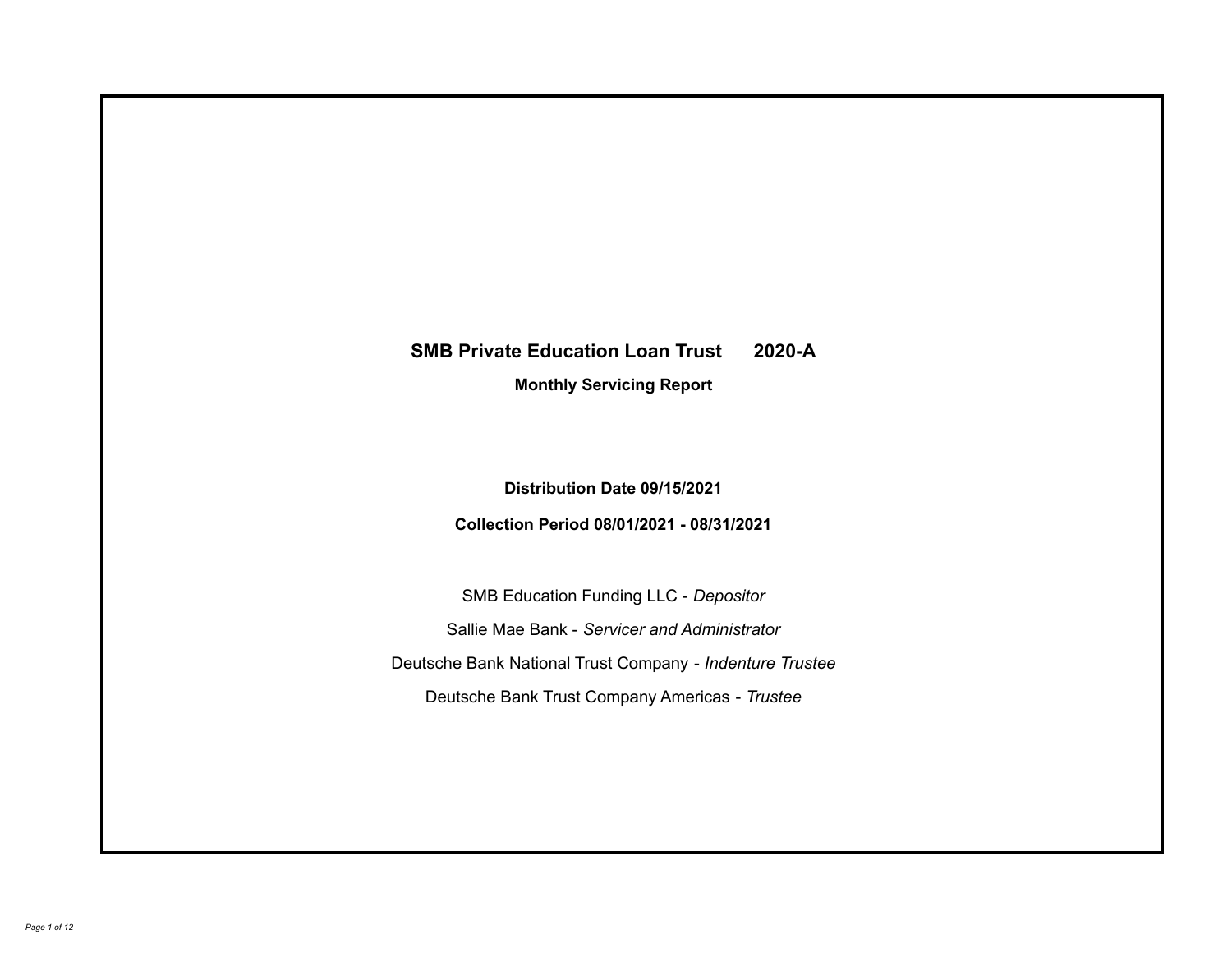A

| <b>Student Loan Portfolio Characteristics</b>                                       | <b>Settlement Date</b><br>02/12/2020 | 07/31/2021                          | 08/31/2021                          |
|-------------------------------------------------------------------------------------|--------------------------------------|-------------------------------------|-------------------------------------|
| <b>Principal Balance</b><br>Interest to be Capitalized Balance                      | \$633,058,651.76<br>43,030,628.43    | \$507,287,443.98<br>36,329,656.84   | \$497,572,338.00<br>36,501,210.28   |
| Pool Balance                                                                        | \$676,089,280.19                     | \$543,617,100.82                    | \$534,073,548.28                    |
| Weighted Average Coupon (WAC)<br>Weighted Average Remaining Term<br>Number of Loans | 9.38%<br>138.37<br>54,630<br>52,691  | 8.53%<br>133.77<br>44,462<br>43,006 | 8.53%<br>133.56<br>43,820<br>42,395 |
| Number of Borrowers                                                                 |                                      |                                     |                                     |
| Pool Factor                                                                         |                                      | 0.804061116                         | 0.789945299                         |
| Since Issued Total Constant Prepayment Rate (1)                                     |                                      | 12.31%                              | 12.54%                              |

| <b>Debt Securities</b> | Cusip/Isin | 08/16/2021       | 09/15/2021       |
|------------------------|------------|------------------|------------------|
| A <sub>1</sub>         | 78449UAA6  | \$22,136,823.92  | \$10,513,034.21  |
| A2A                    | 78449UAB4  | \$320,000,000.00 | \$320,000,000.00 |
| A2B                    | 78449UAC2  | \$50,000,000.00  | \$50,000,000.00  |
|                        | 78449UAD0  | \$47,000,000.00  | \$47,000,000.00  |

| $\sim$<br>ີ | Certificates | Cusip/Isin | 08/16/2021   | 09/15/2021   |
|-------------|--------------|------------|--------------|--------------|
|             | Residual     | 78449UAE8  | \$100,000.00 | \$100,000.00 |

| D | <b>Account Balances</b>          | 08/16/2021     | 09/15/2021     |
|---|----------------------------------|----------------|----------------|
|   | Reserve Account Balance          | \$1,729,328.00 | \$1,729,328.00 |
|   |                                  |                |                |
| - | <b>Asset / Liability</b>         | 08/16/2021     | 09/15/2021     |
|   | Overcollateralization Percentage | 19.22%         | 19.95%         |

\$135,904,275.21

Actual Overcollateralization Amount \$104,480,276.90 Specified Overcollateralization Amount

(1) For additional information, see 'Since Issued CPR Methodology' found in section VIII of this report .

\$106,560,514.07 \$133,518,387.07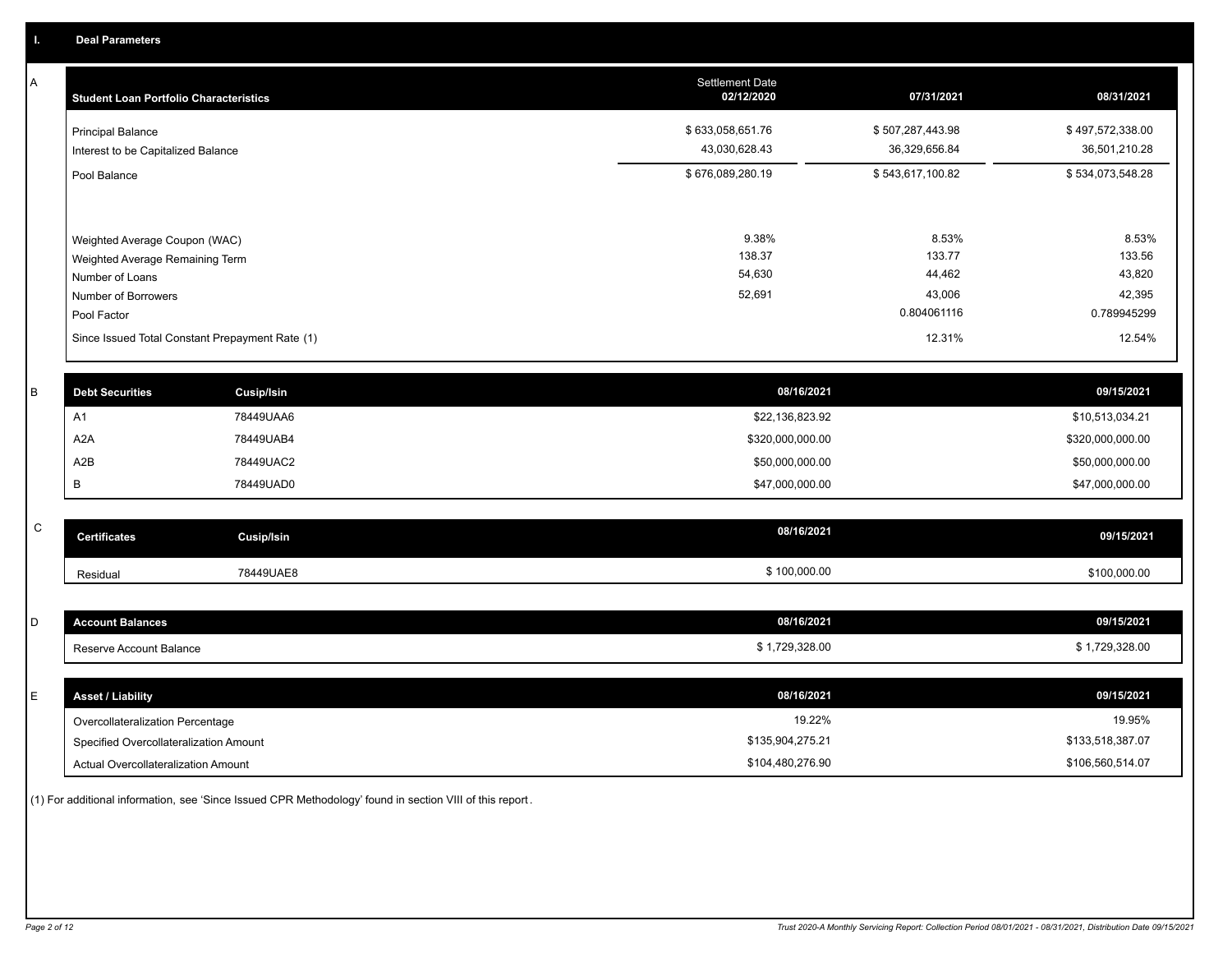## **II. 2020-A Trust Activity 08/01/2021 through 08/31/2021**

| A | <b>Student Loan Principal Receipts</b> |                 |
|---|----------------------------------------|-----------------|
|   | <b>Borrower Principal</b>              | 9,920,859.38    |
|   | Seller Principal Reimbursement         | (1,354.80)      |
|   | Servicer Principal Reimbursement       | 0.00            |
|   | <b>Other Principal Deposits</b>        | 132,710.21      |
|   | <b>Total Principal Receipts</b>        | \$10,052,214.79 |

#### B **Student Loan Interest Receipts**

| <b>Total Interest Receipts</b>  | \$2,599,223.28 |
|---------------------------------|----------------|
| Other Interest Deposits         | 1,652.23       |
| Servicer Interest Reimbursement | 0.00           |
| Seller Interest Reimbursement   | (110.55)       |
| <b>Borrower Interest</b>        | 2,597,681.60   |

| C       | <b>Recoveries on Realized Losses</b>                             | \$76,627.25     |
|---------|------------------------------------------------------------------|-----------------|
| D       | <b>Investment Income</b>                                         | \$274.12        |
| Е.      | <b>Funds Borrowed from Next Collection Period</b>                | \$0.00          |
| F.      | Funds Repaid from Prior Collection Period                        | \$0.00          |
| G       | Loan Sale or Purchase Proceeds                                   | \$0.00          |
| H       | Initial Deposits to Distribution Account                         | \$0.00          |
|         | <b>Excess Transferred from Other Accounts</b>                    | \$0.00          |
| J       | <b>Borrower Benefit Reimbursements</b>                           | \$0.00          |
| Κ       | <b>Other Deposits</b>                                            | \$0.00          |
|         | <b>Other Fees Collected</b>                                      | \$0.00          |
| м       | <b>AVAILABLE FUNDS</b>                                           | \$12,728,339.44 |
| N       | Non-Cash Principal Activity During Collection Period             | \$337,108.81    |
| $\circ$ | Aggregate Purchased Amounts by the Depositor, Servicer or Seller | \$134,362.44    |
| P       | Aggregate Loan Substitutions                                     | \$0.00          |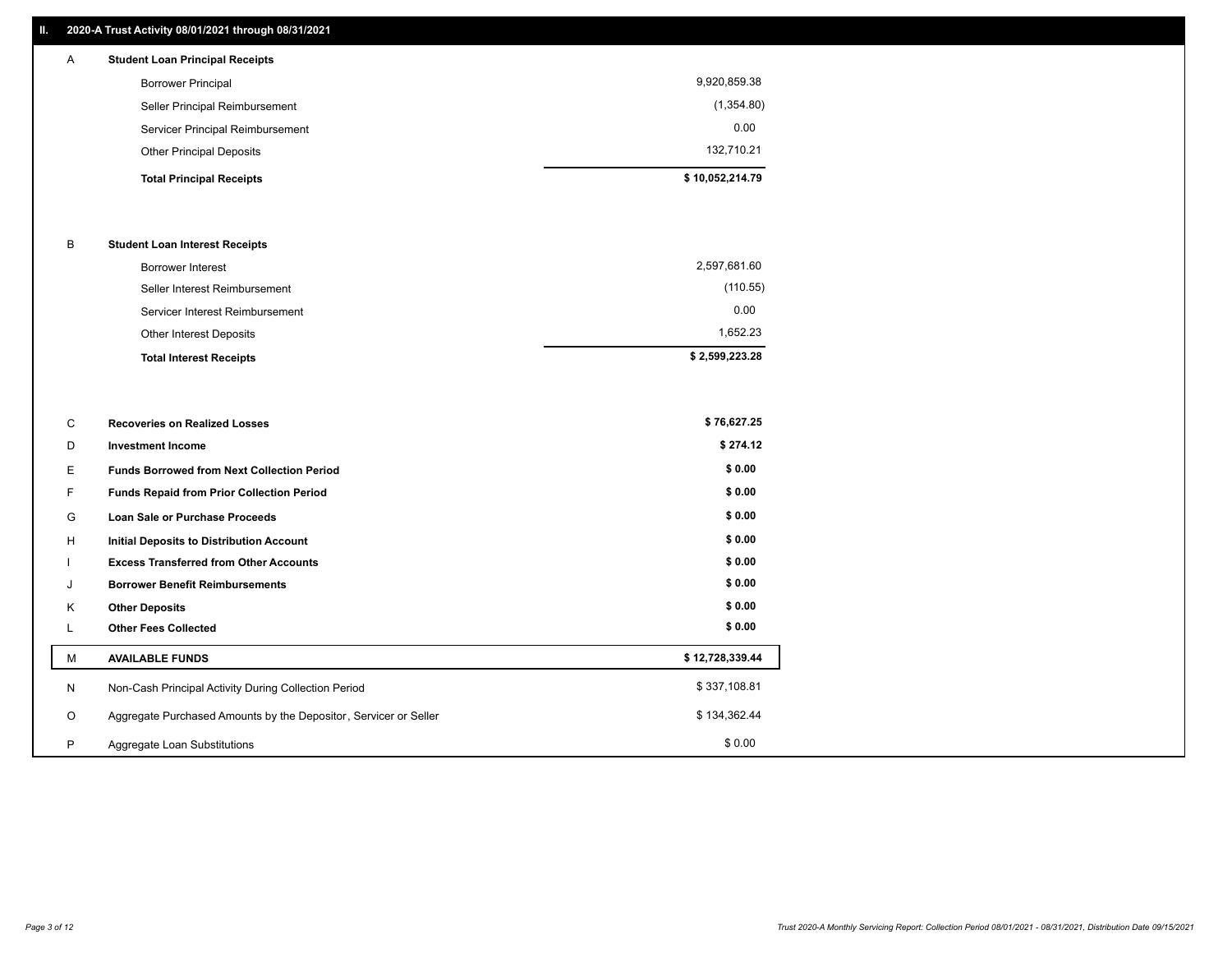|                   | <b>Loans by Repayment Status</b> |                          |            |                                                           |                |                            |                          |         |                                                           |                |                            |
|-------------------|----------------------------------|--------------------------|------------|-----------------------------------------------------------|----------------|----------------------------|--------------------------|---------|-----------------------------------------------------------|----------------|----------------------------|
|                   |                                  |                          | 08/31/2021 |                                                           |                | 07/31/2021                 |                          |         |                                                           |                |                            |
|                   |                                  | <b>Wtd Avg</b><br>Coupon | # Loans    | Principal and<br><b>Interest Accrued</b><br>to Capitalize | % of Principal | % of Loans in<br>Repay (1) | <b>Wtd Avg</b><br>Coupon | # Loans | Principal and<br><b>Interest Accrued</b><br>to Capitalize | % of Principal | % of Loans in<br>Repay (1) |
| INTERIM:          | IN SCHOOL                        | 9.73%                    | 3,725      | \$54,919,348.97                                           | 10.283%        | $-$ %                      | 9.72%                    | 3,862   | \$56,205,065.61                                           | 10.339%        | $-$ %                      |
|                   | GRACE                            | 9.69%                    | 2,006      | \$30,747,586.00                                           | 5.757%         | $-$ %                      | 9.70%                    | 1,941   | \$30,286,584.91                                           | 5.571%         | $-$ %                      |
|                   | <b>DEFERMENT</b>                 | 9.06%                    | 2,416      | \$31,326,449.95                                           | 5.866%         | $-$ %                      | 9.00%                    | 2,426   | \$31,170,589.46                                           | 5.734%         | $-$ %                      |
| <b>REPAYMENT:</b> | <b>CURRENT</b>                   | 8.20%                    | 34,042     | \$393,243,521.84                                          | 73.631%        | 94.285%                    | 8.22%                    | 34,554  | \$400,720,855.01                                          | 73.714%        | 94.076%                    |
|                   | 31-60 DAYS DELINQUENT            | 9.15%                    | 434        | \$5,695,504.55                                            | 1.066%         | 1.366%                     | 8.75%                    | 367     | \$5,184,688.28                                            | 0.954%         | 1.217%                     |
|                   | 61-90 DAYS DELINQUENT            | 8.92%                    | 184        | \$3,046,791.73                                            | 0.570%         | 0.731%                     | 8.96%                    | 170     | \$2,539,866.52                                            | 0.467%         | 0.596%                     |
|                   | > 90 DAYS DELINQUENT             | 9.05%                    | 126        | \$1,732,010.87                                            | 0.324%         | 0.415%                     | 9.05%                    | 123     | \$1,607,267.55                                            | 0.296%         | 0.377%                     |
|                   | <b>FORBEARANCE</b>               | 8.91%                    | 887        | \$13,362,334.37                                           | 2.502%         | 3.204%                     | 8.91%                    | 1,019   | \$15,902,183.48                                           | 2.925%         | 3.733%                     |
| <b>TOTAL</b>      |                                  |                          | 43,820     | \$534,073,548.28                                          | 100.00%        | 100.00%                    |                          | 44,462  | \$543,617,100.82                                          | 100.00%        | 100.00%                    |

Percentages may not total 100% due to rounding \*

1 Loans classified in "Repayment" include any loan for which interim interest only, \$25 fixed payments or full principal and interest payments are due.

|                 |                                                                                                                                                                                | <b>Loans by Borrower Status</b> |            |                                                                  |                |                                |                          |         |                                                           |                |                                |
|-----------------|--------------------------------------------------------------------------------------------------------------------------------------------------------------------------------|---------------------------------|------------|------------------------------------------------------------------|----------------|--------------------------------|--------------------------|---------|-----------------------------------------------------------|----------------|--------------------------------|
|                 |                                                                                                                                                                                |                                 | 08/31/2021 |                                                                  |                |                                | 07/31/2021               |         |                                                           |                |                                |
|                 |                                                                                                                                                                                | <b>Wtd Avg</b><br>Coupon        | # Loans    | <b>Principal and</b><br><b>Interest Accrued</b><br>to Capitalize | % of Principal | % of Loans in<br>P&I Repay (2) | <b>Wtd Avg</b><br>Coupon | # Loans | Principal and<br><b>Interest Accrued</b><br>to Capitalize | % of Principal | % of Loans in<br>P&I Repay (2) |
| <b>INTERIM:</b> | IN SCHOOL                                                                                                                                                                      | 9.24%                           | 7,601      | \$112,712,580.78                                                 | 21.104%        | $-$ %                          | 9.22%                    | 7,911   | \$116,332,462.01                                          | 21.400%        | $-$ %                          |
|                 | <b>GRACE</b>                                                                                                                                                                   | 9.13%                           | 4,245      | \$63,934,870.83                                                  | 11.971%        | $-$ %                          | 9.14%                    | 4,113   | \$62,932,536.29                                           | 11.577%        | $-$ %                          |
|                 | <b>DEFERMENT</b>                                                                                                                                                               | 8.67%                           | 4,434      | \$56,468,879.65                                                  | 10.573%        | $-$ %                          | 8.63%                    | 4,460   | \$56,256,364.45                                           | 10.349%        | $-$ %                          |
| P&I REPAYMENT:  | <b>CURRENT</b>                                                                                                                                                                 | 8.04%                           | 25,987     | \$278,105,602.24                                                 | 52.073%        | 92.407%                        | 8.07%                    | 26,368  | \$283,897,756.83                                          | 52.224%        | 92.146%                        |
|                 | 31-60 DAYS DELINQUENT                                                                                                                                                          | 9.10%                           | 396        | \$5,262,541.59                                                   | 0.985%         | 1.749%                         | 8.65%                    | 335     | \$4,728,790.34                                            | 0.870%         | 1.535%                         |
|                 | 61-90 DAYS DELINQUENT                                                                                                                                                          | 8.83%                           | 169        | \$2,807,105.16                                                   | 0.526%         | 0.933%                         | 8.90%                    | 158     | \$2,343,023.99                                            | 0.431%         | 0.760%                         |
|                 | > 90 DAYS DELINQUENT                                                                                                                                                           | 8.95%                           | 119        | \$1,614,831.40                                                   | 0.302%         | 0.537%                         | 9.09%                    | 117     | \$1,541,115.02                                            | 0.283%         | 0.500%                         |
|                 | <b>FORBEARANCE</b>                                                                                                                                                             | 8.87%                           | 869        | \$13,167,136.63                                                  | 2.465%         | 4.375%                         | 8.90%                    | 1,000   | \$15,585,051.89                                           | 2.867%         | 5.059%                         |
| <b>TOTAL</b>    | Percentages may not total 100% due to rounding<br>2 Loans classified in "P&I Repayment" includes only those loans for which scheduled principal and interest payments are due. |                                 | 43,820     | \$534,073,548.28                                                 | 100.00%        | 100.00%                        |                          | 44,462  | \$543,617,100.82                                          | 100.00%        | 100.00%                        |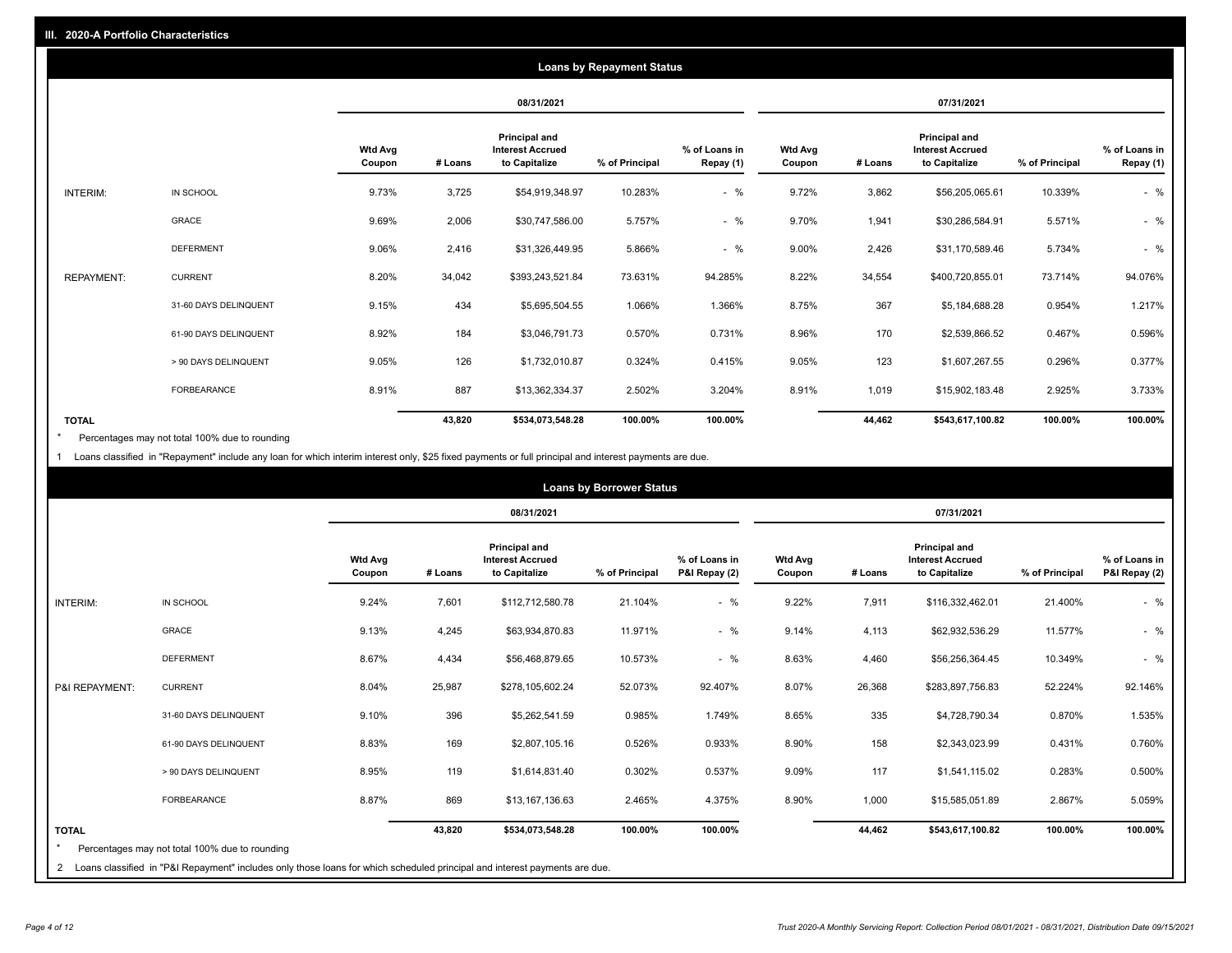|                                                               | 8/31/2021        | 7/31/2021        |
|---------------------------------------------------------------|------------------|------------------|
| Pool Balance                                                  | \$534,073,548.28 | \$543,617,100.82 |
| Total # Loans                                                 | 43,820           | 44,462           |
| Total # Borrowers                                             | 42,395           | 43,006           |
| Weighted Average Coupon                                       | 8.53%            | 8.53%            |
| Weighted Average Remaining Term                               | 133.56           | 133.77           |
| Percent of Pool - Cosigned                                    | 92.9%            | 92.9%            |
| Percent of Pool - Non Cosigned                                | 7.1%             | 7.1%             |
| Borrower Interest Accrued for Period                          | \$3,592,207.03   | \$3,662,253.00   |
| Outstanding Borrower Interest Accrued                         | \$40,138,874.26  | \$40,013,728.01  |
| Gross Principal Realized Loss - Periodic *                    | \$448,320.20     | \$627,433.26     |
| Gross Principal Realized Loss - Cumulative *                  | \$7,924,878.51   | \$7,476,558.31   |
| Recoveries on Realized Losses - Periodic                      | \$76,627.25      | \$58,954.74      |
| Recoveries on Realized Losses - Cumulative                    | \$698,514.19     | \$621,886.94     |
| Net Losses - Periodic                                         | \$371,692.95     | \$568,478.52     |
| Net Losses - Cumulative                                       | \$7,226,364.32   | \$6,854,671.37   |
| Non-Cash Principal Activity - Capitalized Interest            | \$818,949.37     | \$2,273,720.57   |
| Since Issued Total Constant Prepayment Rate (CPR) (1)         | 12.54%           | 12.31%           |
| <b>Loan Substitutions</b>                                     | \$0.00           | \$0.00           |
| <b>Cumulative Loan Substitutions</b>                          | \$0.00           | \$0.00           |
| <b>Unpaid Servicing Fees</b>                                  | \$0.00           | \$0.00           |
| <b>Unpaid Administration Fees</b>                             | \$0.00           | \$0.00           |
| <b>Unpaid Carryover Servicing Fees</b>                        | \$352,720.89     | \$352,720.89     |
| Note Interest Shortfall                                       | \$0.00           | \$0.00           |
| Loans in Modification                                         | \$18,290,275.13  | \$17,671,452.36  |
| % of Loans in Modification as a % of Loans in Repayment (P&I) | 6.36%            | 6.04%            |
|                                                               |                  |                  |
| % Annualized Gross Principal Realized Loss - Periodic as a %  | 1.87%            | 2.57%            |
| of Loans in Repayment (P&I) * 12                              |                  |                  |
| % Gross Principal Realized Loss - Cumulative as a % of        |                  |                  |
| Original Pool Balance                                         | 1.17%            | 1.11%            |

\* In accordance with the Servicer's current policies and procedures, after September 1, 2017 loans subject to bankruptcy claims generally will not be reported as a charged- off unless and until they are delinquent for 120

(1) For additional information, see 'Since Issued CPR Methodology' found in section VIII of this report .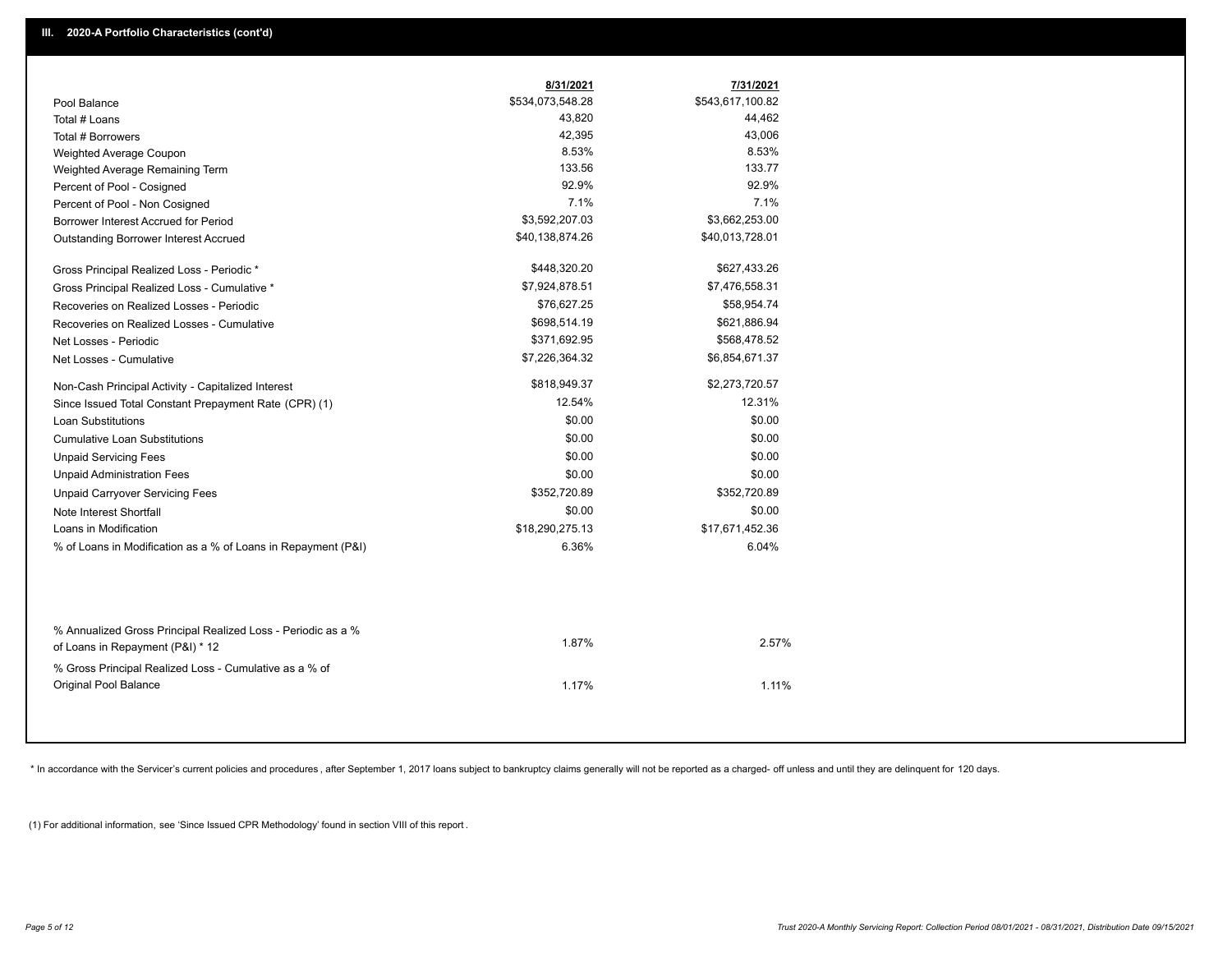## **Loan Program**

A

|                                    | Weighted<br>Average | # LOANS | <b>\$ AMOUNT</b> | $%$ *     |
|------------------------------------|---------------------|---------|------------------|-----------|
| - Smart Option Interest-Only Loans | 7.42%               | 10,967  | \$99,528,761.71  | 18.636%   |
| - Smart Option Fixed Pay Loans     | 8.56%               | 11,091  | \$166,265,754.61 | 31.132%   |
| - Smart Option Deferred Loans      | 8.91%               | 21.762  | \$268,279,031.96 | 50.233%   |
| - Other Loan Programs              | $0.00\%$            | 0       | \$0.00           | $0.000\%$ |
| <b>Total</b>                       | 8.53%               | 43,820  | \$534,073,548.28 | 100.000%  |

\* Percentages may not total 100% due to rounding

B

C

**Index Type**

|                       | Weighted<br>Average | # LOANS  | <b>\$ AMOUNT</b> | % *      |
|-----------------------|---------------------|----------|------------------|----------|
| - Fixed Rate Loans    | 9.57%               | 17,999   | \$234,484,557.79 | 43.905%  |
| - LIBOR Indexed Loans | 7.71%               | 25,821   | \$299,588,990.49 | 56.095%  |
| - Other Index Rates   | $0.00\%$            | $\Omega$ | \$0.00           | 0.000%   |
| <b>Total</b>          | 8.53%               | 43,820   | \$534,073,548.28 | 100.000% |

\* Percentages may not total 100% due to rounding

# **Weighted Average Recent FICO**

| (2)<br>Wtd Avg Recent FICO Band                                                                                                                                             | # LOANS | <b>\$ AMOUNT</b> | $%$ *    |
|-----------------------------------------------------------------------------------------------------------------------------------------------------------------------------|---------|------------------|----------|
| 0 - 639                                                                                                                                                                     | 2,177   | \$25,696,481.42  | 4.811%   |
| 640 - 669                                                                                                                                                                   | 2,310   | \$27,762,511.08  | 5.198%   |
| 670 - 699                                                                                                                                                                   | 4,515   | \$56,062,277.72  | 10.497%  |
| 700 - 739                                                                                                                                                                   | 9,821   | \$121,549,694.50 | 22.759%  |
| $740 +$                                                                                                                                                                     | 24,995  | \$302,984,217.02 | 56.731%  |
| $N/A$ <sub>(1)</sub>                                                                                                                                                        | 2       | \$18,366.54      | 0.003%   |
| <b>Total</b>                                                                                                                                                                | 43,820  | \$534,073,548.28 | 100.000% |
| * Percentages may not total 100% due to rounding<br>1 Includes trust private education loans where recent FICO is unavailable or obtaining recent FICO is prohibited by law |         |                  |          |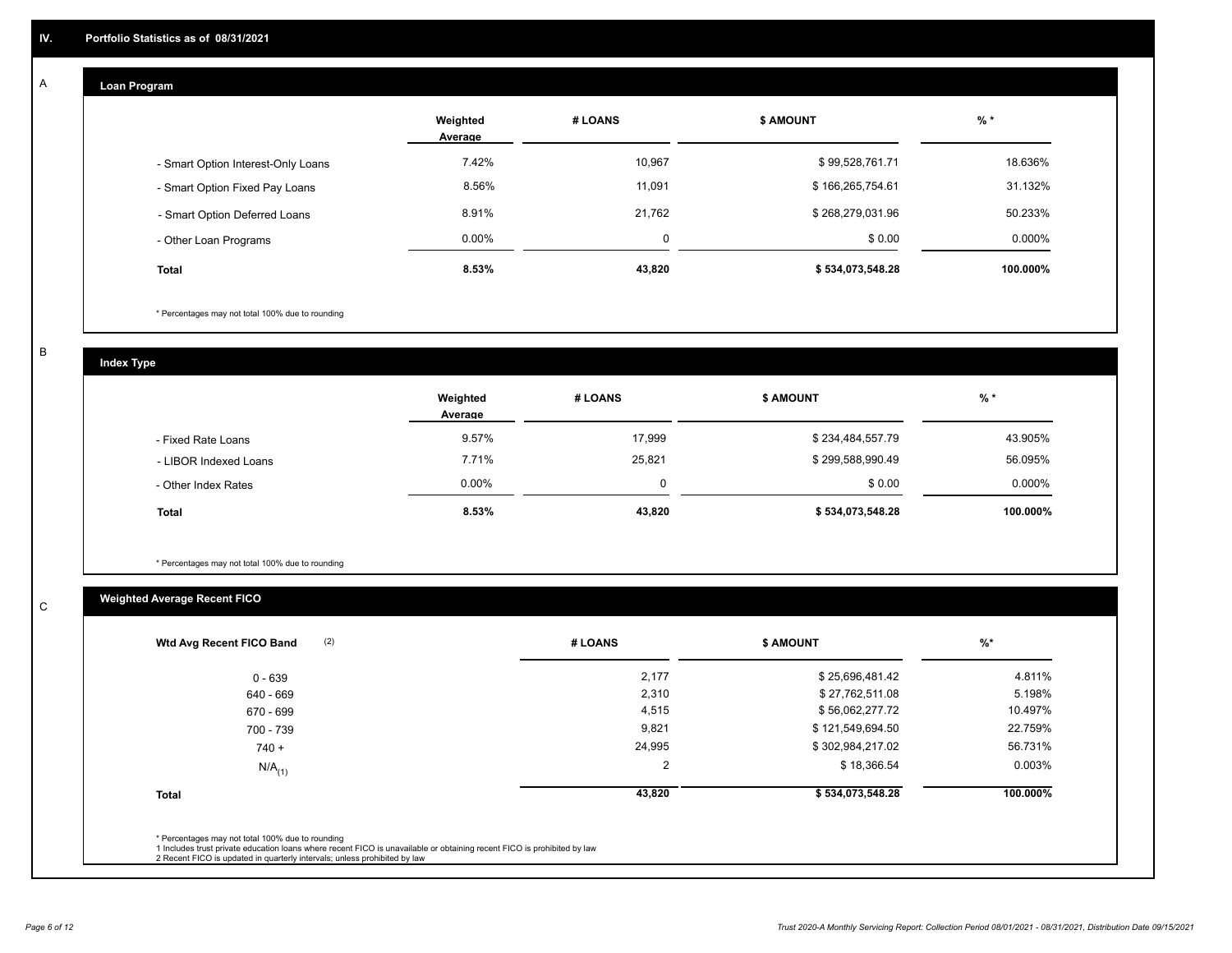| V. |       | 2020-A Reserve Account and Principal Distribution Calculations                  |                  |  |
|----|-------|---------------------------------------------------------------------------------|------------------|--|
| А. |       | <b>Reserve Account</b>                                                          |                  |  |
|    |       | Specified Reserve Account Balance                                               | \$1,729,328.00   |  |
|    |       | <b>Actual Reserve Account Balance</b>                                           | \$1,729,328.00   |  |
| В. |       | <b>Principal Distribution Amount</b>                                            |                  |  |
|    | i.    | Class A Notes Outstanding                                                       | \$392,136,823.92 |  |
|    | ii.   | Pool Balance                                                                    | \$534,073,548.28 |  |
|    | iii.  | First Priority Principal Distribution Amount (i - ii)                           | \$0.00           |  |
|    |       |                                                                                 | \$439,136,823.92 |  |
|    | iv.   | Class A and B Notes Outstanding                                                 |                  |  |
|    | v.    | First Priority Principal Distribution Amount                                    | \$0.00           |  |
|    | vi.   | Pool Balance                                                                    | \$534,073,548.28 |  |
|    | vii.  | Specified Overcollateralization Amount                                          | \$133,518,387.07 |  |
|    | viii. | Regular Principal Distribution Amount (if (iv > 0, (iv - v) - (vi - vii))       | \$38,581,662.71  |  |
|    | ix.   | Pool Balance                                                                    | \$534,073,548.28 |  |
|    | х.    | 10% of Initial Pool Balance                                                     | \$67,608,928.02  |  |
|    | xi.   | First Priority Principal Distribution Amount                                    | \$0.00           |  |
|    | xii.  | Regular Principal Distribution Amount                                           | \$38,581,662.71  |  |
|    | xiii. | Available Funds (after payment of waterfall items A through I)                  | \$0.00           |  |
|    | xiv.  | Additional Principal Distribution Amount (if(vi <= x,min(xiii, vi - xi - xii))) | \$0.00           |  |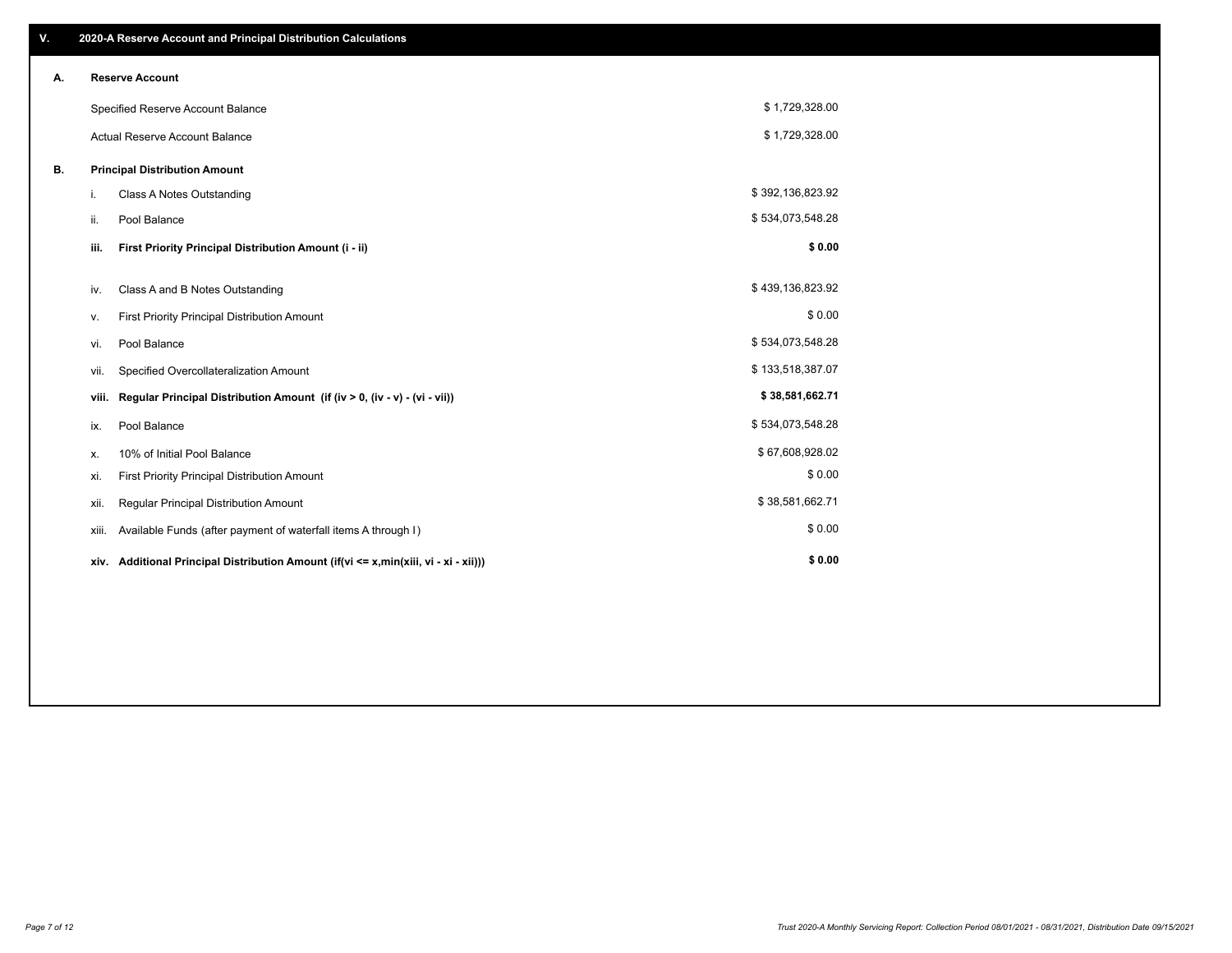|          |                                                                                      | Paid                   | <b>Funds Balance</b>               |
|----------|--------------------------------------------------------------------------------------|------------------------|------------------------------------|
|          | <b>Total Available Funds</b>                                                         |                        | \$12,728,339.44                    |
| A        | <b>Trustee Fees</b>                                                                  | \$0.00                 | \$12,728,339.44                    |
| В        | <b>Servicing Fees</b>                                                                | \$338,191.63           | \$12,390,147.81                    |
| C        | i. Administration Fees<br>ii. Unreimbursed Administrator Advances plus any Unpaid    | \$8,333.00<br>\$0.00   | \$12,381,814.81<br>\$12,381,814.81 |
| D        | Class A Noteholders Interest Distribution Amount                                     | \$640,525.10           | \$11,741,289.71                    |
| E.<br>F. | First Priority Principal Payment<br>Class B Noteholders Interest Distribution Amount | \$0.00<br>\$117,500.00 | \$11,741,289.71<br>\$11,623,789.71 |
| G        | Reinstatement Reserve Account                                                        | \$0.00                 | \$11,623,789.71                    |
| H        | <b>Regular Principal Distribution</b>                                                | \$11,623,789.71        | \$0.00                             |
|          | <b>Carryover Servicing Fees</b>                                                      | \$0.00                 | \$0.00                             |
| J        | Additional Principal Distribution Amount                                             | \$0.00                 | \$0.00                             |
| K        | Unpaid Expenses of Trustee                                                           | \$0.00                 | \$0.00                             |
| L.       | Unpaid Expenses of Administrator                                                     | \$0.00                 | \$0.00                             |
| М        | Remaining Funds to the Residual Certificateholders                                   | \$0.00                 | \$0.00                             |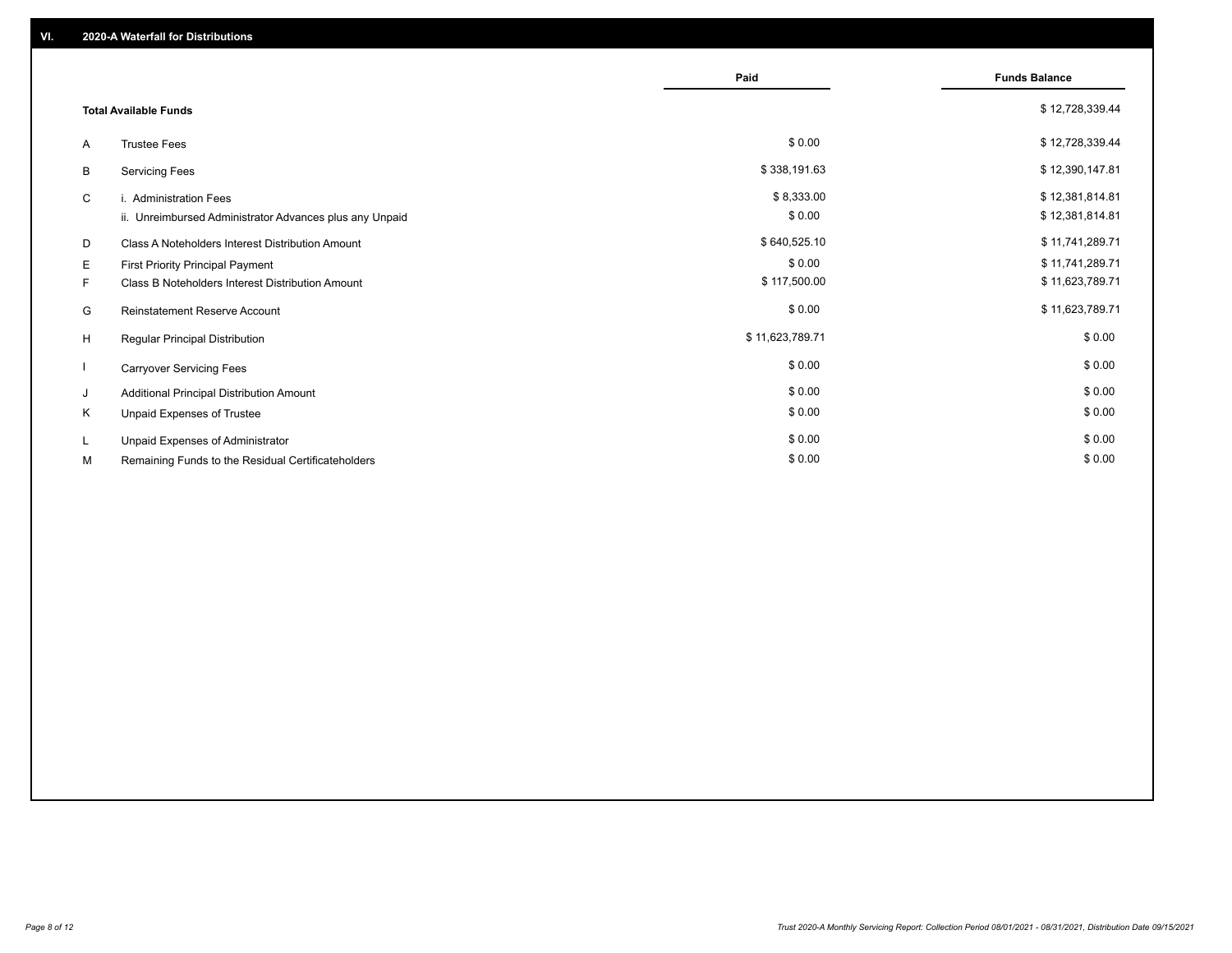| <b>Distribution Amounts</b>                                |                         |                         |                         |
|------------------------------------------------------------|-------------------------|-------------------------|-------------------------|
|                                                            | A <sub>1</sub>          | A <sub>2</sub> A        | A <sub>2</sub> B        |
| Cusip/Isin                                                 | 78449UAA6               | 78449UAB4               | 78449UAC2               |
| <b>Beginning Balance</b>                                   | \$22,136,823.92         | \$320,000,000.00        | \$50,000,000.00         |
| Index                                                      | <b>LIBOR</b>            | <b>FIXED</b>            | <b>LIBOR</b>            |
| Spread/Fixed Rate                                          | 0.30%                   | 2.23%                   | 0.83%                   |
| Record Date (Days Prior to Distribution)                   | 1 NEW YORK BUSINESS DAY | 1 NEW YORK BUSINESS DAY | 1 NEW YORK BUSINESS DAY |
| <b>Accrual Period Begin</b>                                | 8/16/2021               | 8/15/2021               | 8/16/2021               |
| <b>Accrual Period End</b>                                  | 9/15/2021               | 9/15/2021               | 9/15/2021               |
| Daycount Fraction                                          | 0.08333333              | 0.08333333              | 0.08333333              |
| Interest Rate*                                             | 0.39550%                | 2.23000%                | 0.92550%                |
| <b>Accrued Interest Factor</b>                             | 0.000329583             | 0.001858333             | 0.000771250             |
| <b>Current Interest Due</b>                                | \$7,295.93              | \$594,666.67            | \$38,562.50             |
| Interest Shortfall from Prior Period Plus Accrued Interest | $\mathsf{\$}$ -         | $\mathsf{\$}$ -         | $\mathsf{\$}$ -         |
| <b>Total Interest Due</b>                                  | \$7,295.93              | \$594,666.67            | \$38,562.50             |
| <b>Interest Paid</b>                                       | \$7,295.93              | \$594,666.67            | \$38,562.50             |
| Interest Shortfall                                         | $$ -$                   | $\mathsf{\$}$ -         | $\mathbb{S}$ -          |
| <b>Principal Paid</b>                                      | \$11,623,789.71         | $\mathsf{\$}$ -         | $\mathcal{S}$ -         |
| <b>Ending Principal Balance</b>                            | \$10,513,034.21         | \$320,000,000.00        | \$50,000,000.00         |
| Paydown Factor                                             | 0.053076665             | 0.000000000             | 0.000000000             |
| <b>Ending Balance Factor</b>                               | 0.048004722             | 1.000000000             | 1.000000000             |

\* Pay rates for Current Distribution. For the interest rates applicable to the next distribution date, please see https://www.salliemae.com/about/investors/data/SMBabrate.txt.

**VII. 2020-A Distributions**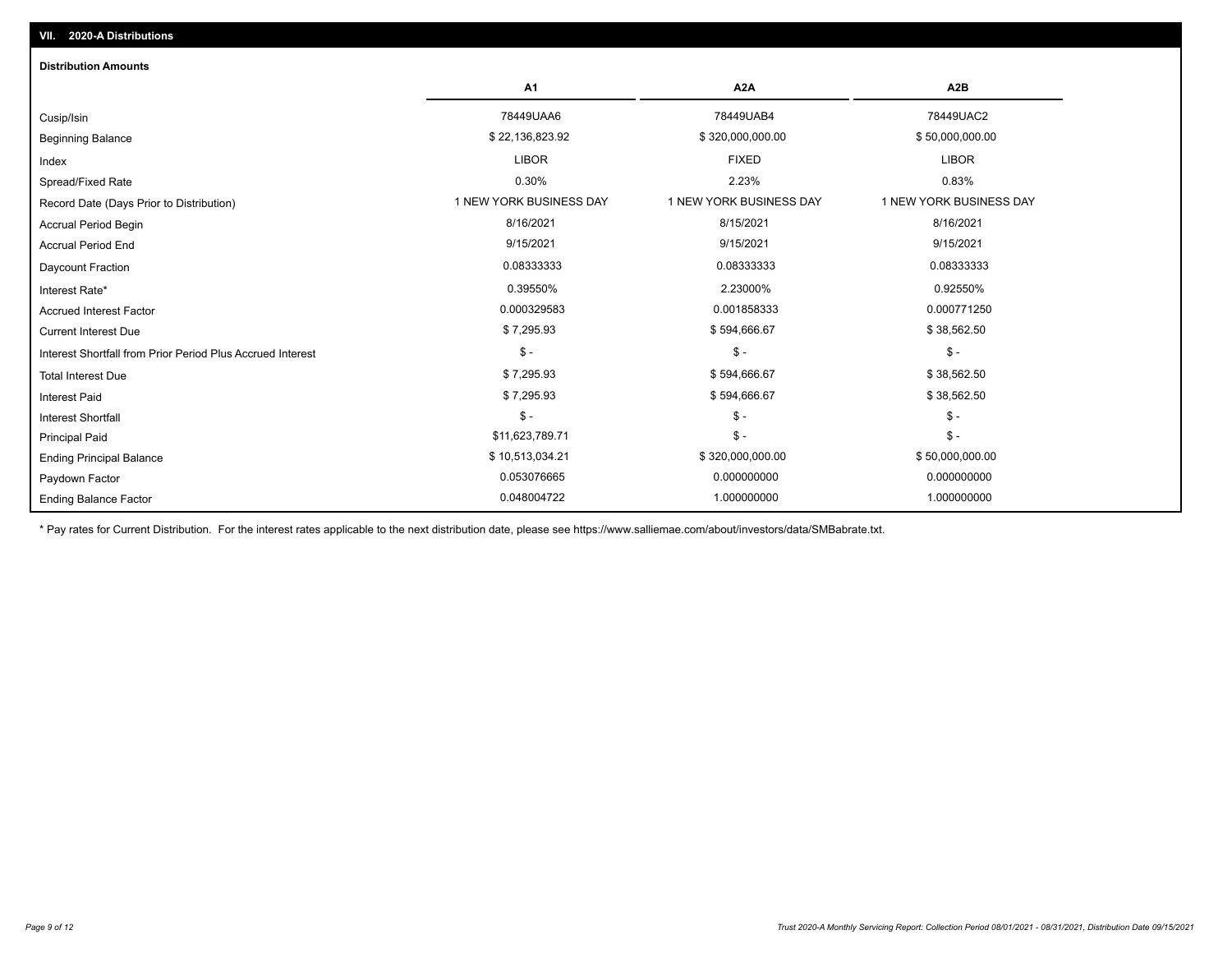| VII. 2020-A Distributions                                  |                         |
|------------------------------------------------------------|-------------------------|
| <b>Distribution Amounts</b>                                |                         |
|                                                            | в                       |
| Cusip/Isin                                                 | 78449UAD0               |
| <b>Beginning Balance</b>                                   | \$47,000,000.00         |
| Index                                                      | <b>FIXED</b>            |
| Spread/Fixed Rate                                          | 3.00%                   |
| Record Date (Days Prior to Distribution)                   | 1 NEW YORK BUSINESS DAY |
| <b>Accrual Period Begin</b>                                | 8/15/2021               |
| <b>Accrual Period End</b>                                  | 9/15/2021               |
| Daycount Fraction                                          | 0.08333333              |
| Interest Rate*                                             | 3.00000%                |
| <b>Accrued Interest Factor</b>                             | 0.002500000             |
| <b>Current Interest Due</b>                                | \$117,500.00            |
| Interest Shortfall from Prior Period Plus Accrued Interest | $\mathsf{\$}$ -         |
| <b>Total Interest Due</b>                                  | \$117,500.00            |
| <b>Interest Paid</b>                                       | \$117,500.00            |
| Interest Shortfall                                         | $\mathcal{S}$ -         |
| <b>Principal Paid</b>                                      | $\frac{1}{2}$           |
| <b>Ending Principal Balance</b>                            | \$47,000,000.00         |
| Paydown Factor                                             | 0.000000000             |
| <b>Ending Balance Factor</b>                               | 1.000000000             |

\* Pay rates for Current Distribution. For the interest rates applicable to the next distribution date, please see https://www.salliemae.com/about/investors/data/SMBabrate.txt.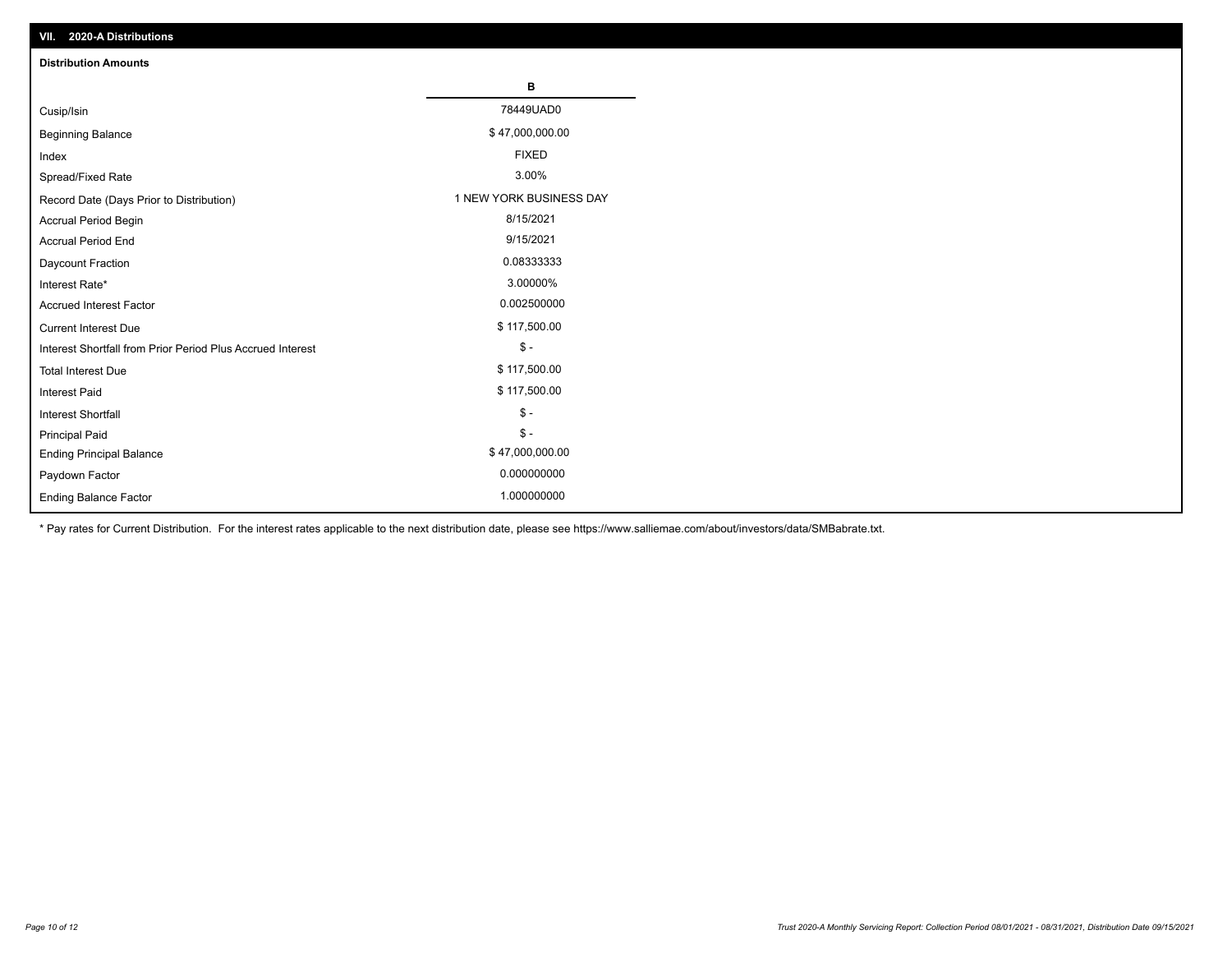## **Since Issued Total CPR**

$$
\text{total CPR} = 1 - \left(\frac{APB}{PPB}\right)^{\left(\frac{12}{MSC}\right)}
$$

APB = Actual period-end Pool Balance PPB = Projected period-end Pool Balance assuming no prepayments and no defaults Pool Balance = Sum(Principal Balance + Interest Accrued to Capitalize Balance) MSC = Months Since Cut-Off

### **Since-Issued Total Constant Prepayment Rate (CPR)**

Since-Issued Total CPR measures prepayments, both voluntary and involuntary, for a trust student loan pool over the life of a transaction. For each trust distribution, the actual month-end pool balance is compared against a month-end pool balance originally projected at issuance assuming no prepayments and defaults. For purposes of Since- Issued Total CPR calculations, projected period end pool balance assumes in-school status loans have up to a six month grace period before moving to repayment, grace status loans remain in grace status until their status end date and then to move to full principal and interest repayment, loans subject to interim interest or fixed payments during their in-school and grace period continue paying interim interest or fixed payments until full